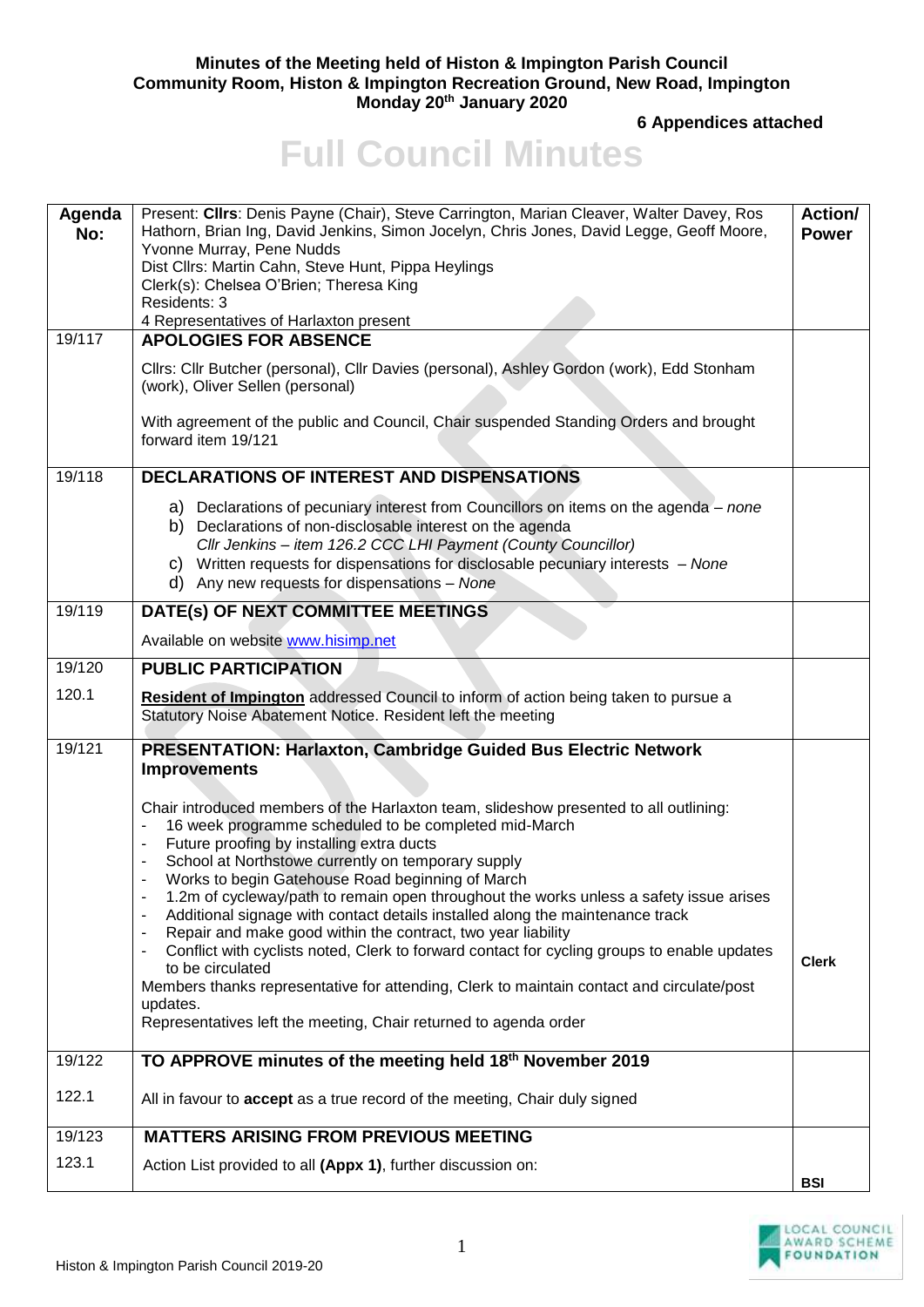|                | 19/041 Emergency Plan - Cllr Ing to draft headings for discussion with Clerk<br>19/131.5 Flood Plan - Cllr Moore to convene a meeting<br>19/114.2 Darwin Green Governance - Cllr Payne due to meet SCDC Officer                                                                                                                                                                                                                                                                                                                                                                                                                                                                                                                                                                                                      | <b>GM</b><br><b>DWP</b>                       |
|----------------|----------------------------------------------------------------------------------------------------------------------------------------------------------------------------------------------------------------------------------------------------------------------------------------------------------------------------------------------------------------------------------------------------------------------------------------------------------------------------------------------------------------------------------------------------------------------------------------------------------------------------------------------------------------------------------------------------------------------------------------------------------------------------------------------------------------------|-----------------------------------------------|
| 19/124         | <b>TO RECEIVE REPORTS</b>                                                                                                                                                                                                                                                                                                                                                                                                                                                                                                                                                                                                                                                                                                                                                                                            |                                               |
| 124.1          | <b>Monthly report from County and District Councillors</b><br><b>County Council</b> written monthly report December provided to all and accepted, covering:<br>Full Council; Committee Meetings; Consultations; Local Matters. Cllr Ing queried CCC<br>precept setting process and social care percentage, Cllr Jenkins confirmed process has<br>changed this year, led by presentation of Officers budget for review at Full Council                                                                                                                                                                                                                                                                                                                                                                                |                                               |
| 124.2          | <b>District Council</b> written monthly report November and December copied to all and accepted<br>covering: Three Free Trees Initiative; Zero Carbon Grants; Scheme of Delegation Planning<br>Committee; Local Validation Checklist; Taxi Licensing; Local Plan Issues & Options; Fly-<br><b>Tipping</b><br>Additional discussion on:<br>Zero Carbon Grant - HI Trees successful and full amount applied for granted by SCDC,<br>project is the most ambitious tree planting received by the panel<br>Local Plan Consultation - Cllr Heylings confirmed Dist Cllrs can facilitate events if the<br>Parish Council wish to host an additional date, Clerk to liaise with Dist Cllr Heylings and Cllr<br>Payne<br>Fly Tipping – increase since implementation of restrictions at household waste recycling<br>centres | Clerk;<br><b>Dist</b><br>Cllrs;<br><b>DWP</b> |
| 124.3<br>124.4 | Clerk's Report (Pg 1/2) (Appx 2) copied to all and accepted.<br>Chairs Report (Appx 3) copied to all and accepted. Additional discussion on:<br>HI Hub - now live, Chair urged all to sign up www.hihub.info/<br><b>Doctorlink</b> – new system at Firs House replacing current online appointment system at the<br>end of the year. Details shared on HI Hub. Cllr Murray to feedback via connections with<br><b>Resident Association and Community Car Scheme</b>                                                                                                                                                                                                                                                                                                                                                  |                                               |
| 124.5          | <b>Working Group/Task &amp; Finish Groups Reports</b><br>Neighbourhood Plan - thanks recorded to group members for answering final question from<br>inspector, copy of report for fact checking expected 22 <sup>nd</sup> January<br>A14 Action Group - landscaping meeting outstanding, types of tree to be replanted queried<br>by Cllr Hathorn, confirmation no evergreen/Scots pine. Air quality monitoring machine<br>situated Cambridge Road, Impington now collecting data, update at next meeting<br>Kings Meadow - meeting TBC<br>Newsletter Editorial - next meeting due 18th February<br>Drainage Working Party - next meeting TBC                                                                                                                                                                        | <b>Next</b><br>Agenda                         |
| 124.6          | <b>Committee Chair Reports</b><br><b>Community Park Sub Committee</b> - next meeting TBC<br>Employment Committee - next meeting scheduled 24 <sup>th</sup> January                                                                                                                                                                                                                                                                                                                                                                                                                                                                                                                                                                                                                                                   |                                               |
| 19/125         | TO ACCEPT COMMITTEE REPORTS note actions and agree                                                                                                                                                                                                                                                                                                                                                                                                                                                                                                                                                                                                                                                                                                                                                                   |                                               |
|                | Clerk reported, minutes will be sent electronically and available to view on the website, hard<br>copies will no longer provided at meetings                                                                                                                                                                                                                                                                                                                                                                                                                                                                                                                                                                                                                                                                         |                                               |
| 125.1          | Planning Committee - draft minutes 5th December, 17th December and 14th January<br>provided to all and accepted. Next meeting due 4th February 2020                                                                                                                                                                                                                                                                                                                                                                                                                                                                                                                                                                                                                                                                  |                                               |
| 125.2          | <b>Finance, Legal &amp; Admin Committee</b> – draft minutes 9th December and 13th January<br>provided to all and accepted. Next meeting due 27th April                                                                                                                                                                                                                                                                                                                                                                                                                                                                                                                                                                                                                                                               |                                               |
| 125.3          | <b>Highways Committee</b> – draft minutes 10 <sup>th</sup> December provided to all and accepted. Next<br>meeting due 11 <sup>th</sup> February                                                                                                                                                                                                                                                                                                                                                                                                                                                                                                                                                                                                                                                                      |                                               |
| 125.4          | <b>Recreation Committee</b> – draft minutes $25th$ November provided to all and accepted. Next<br>meeting due 10 <sup>th</sup> February                                                                                                                                                                                                                                                                                                                                                                                                                                                                                                                                                                                                                                                                              |                                               |
| 125.5          | <b>Environment Committee</b> – draft minutes 26 <sup>th</sup> November provided to all and accepted.<br>Next meeting due 3rd March, workshop scheduled 30th January                                                                                                                                                                                                                                                                                                                                                                                                                                                                                                                                                                                                                                                  |                                               |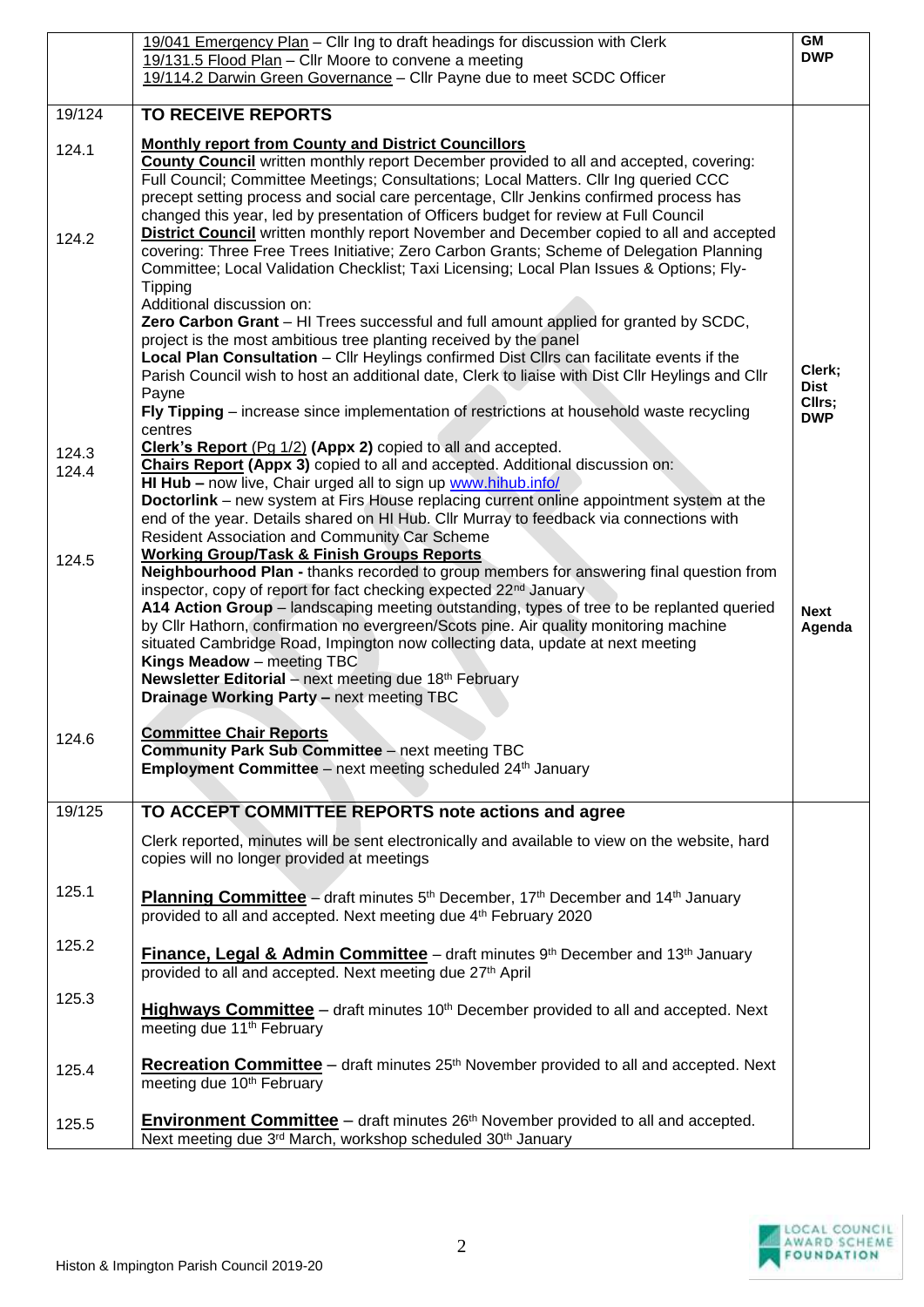| 19/126                  | TO RECEIVE FINANCE & ADMINISTRATION REPORT (Appx 2)                                                                                                                                                                                                                                                                                                                                                                                                                                                                                                                                                                                                                                                                                                                                                                                                                                                    |              |
|-------------------------|--------------------------------------------------------------------------------------------------------------------------------------------------------------------------------------------------------------------------------------------------------------------------------------------------------------------------------------------------------------------------------------------------------------------------------------------------------------------------------------------------------------------------------------------------------------------------------------------------------------------------------------------------------------------------------------------------------------------------------------------------------------------------------------------------------------------------------------------------------------------------------------------------------|--------------|
| 126.1<br>126.2<br>126.3 | Delegated payment of accounts noted<br>Approve payment of outstanding accounts Proposed Cllr Carrington, seconded Cllr Ing all<br>in favour agreed<br>Amounts paid in noted<br>To Approve Precept Recommendation to request precept for 2020-21 from South<br>Cambridgeshire District Council being:<br>£378,324.56 an increase of 4.17% being an increase of £4.57 per annum on a Band D<br>property, with Council Tax rates continuing to be equal for the two parishes. Paper provided<br>outlining process (Appx 4), total demand of committee budgets in excess of current levels,<br>members felt it would be inappropriate to raise precept, decision taken to maintain principle of<br>funding capital projects from reserves.<br>Proposed Cllr Jenkins, seconded Cllr Ing all in favour and agreed to request £378,234.56<br>from South Cambridgeshire District Council, an increase of 4.17% |              |
| 19/127                  | <b>CLIMATE EMERGENCY</b>                                                                                                                                                                                                                                                                                                                                                                                                                                                                                                                                                                                                                                                                                                                                                                                                                                                                               |              |
| 127.1                   | <b>Cambridgeshire County Council - Draft Strategy &amp; Action Plan Cllr Hathorn drafted</b><br>response and circulated to all (Appx 5). Proposed Cllr Hathorn, seconded Cllr Cahn all in<br>favour and <b>agreed</b> to accept and Clerk to submit comments. Chair thanked Cllr Hathorn for<br>leading the response                                                                                                                                                                                                                                                                                                                                                                                                                                                                                                                                                                                   | <b>Clerk</b> |
| 19/128                  | <b>RECENT CORRESPONDENCE</b>                                                                                                                                                                                                                                                                                                                                                                                                                                                                                                                                                                                                                                                                                                                                                                                                                                                                           |              |
| 128.1                   | <b>E-Circulation File available on request</b>                                                                                                                                                                                                                                                                                                                                                                                                                                                                                                                                                                                                                                                                                                                                                                                                                                                         |              |
| 19/129                  | <b>OTHER MATTERS</b>                                                                                                                                                                                                                                                                                                                                                                                                                                                                                                                                                                                                                                                                                                                                                                                                                                                                                   |              |
| 129.1                   | <b>Final Half Yearly Review of Donation Requests</b><br>Histon & Impington Day Centre - £400 application provided to all with more detail. Proposed<br>Cllr Carrington, seconded Cllr Cleaver to approve application, three in favour, seven against<br>motion not carried. Cllr Legge abstained from vote. Chair did not vote on item.                                                                                                                                                                                                                                                                                                                                                                                                                                                                                                                                                                |              |
| 129.2                   | <b>Connections Bus Project</b> - September to December 2019 Report provided to all                                                                                                                                                                                                                                                                                                                                                                                                                                                                                                                                                                                                                                                                                                                                                                                                                     |              |
| 129.3                   | <b>Burial Ground Fees, Charges and Regulations</b> to note amendments following receipt<br>of BRAMM certification (British Register of Accredited Memorial Mason), noted and<br>accepted. Environment Committee to review regulations at next Committee meeting                                                                                                                                                                                                                                                                                                                                                                                                                                                                                                                                                                                                                                        | Env<br>Comm  |
| 129.4                   | <b>Community Land Trust</b> Cllr Moore drafted report (Appx 6) copy provided to all.<br>Proposal: to seek approval to support establishment of a Community Lane Trust (CLT) for<br>Histon and Impington. Cllrs queried:<br>Housing allocation and use of Homelink, Cllr Moore to obtain clarity<br><b>CLT</b> successes and failures<br><b>Territorial commitment from Parish Council</b><br>SCDC support for CLT and grant opportunities<br><b>Recommendation:</b><br>Histon & Impington Parish Council endorse the establishment of a CLT<br>Nominate two Trustees - Clirs Moore and Cahn<br>Contribute £1,000 to set up the costs<br>Proposed Cllr Moore, seconded Cllr Legge all in favour and <b>agreed</b> to accept<br>recommendation                                                                                                                                                           | <b>GM</b>    |
| 19/130                  | HOW TO COMMUNICATE MEETING DECISIONS AND MATTERS FOR NEXT<br><b>AGENDA</b>                                                                                                                                                                                                                                                                                                                                                                                                                                                                                                                                                                                                                                                                                                                                                                                                                             |              |
| 130.1<br>130.2          | Website article: Harlaxton Works on the Guided Busway; Precept Request; CLT<br><b>Next/Future agenda: A14 Monitoring Data</b>                                                                                                                                                                                                                                                                                                                                                                                                                                                                                                                                                                                                                                                                                                                                                                          |              |